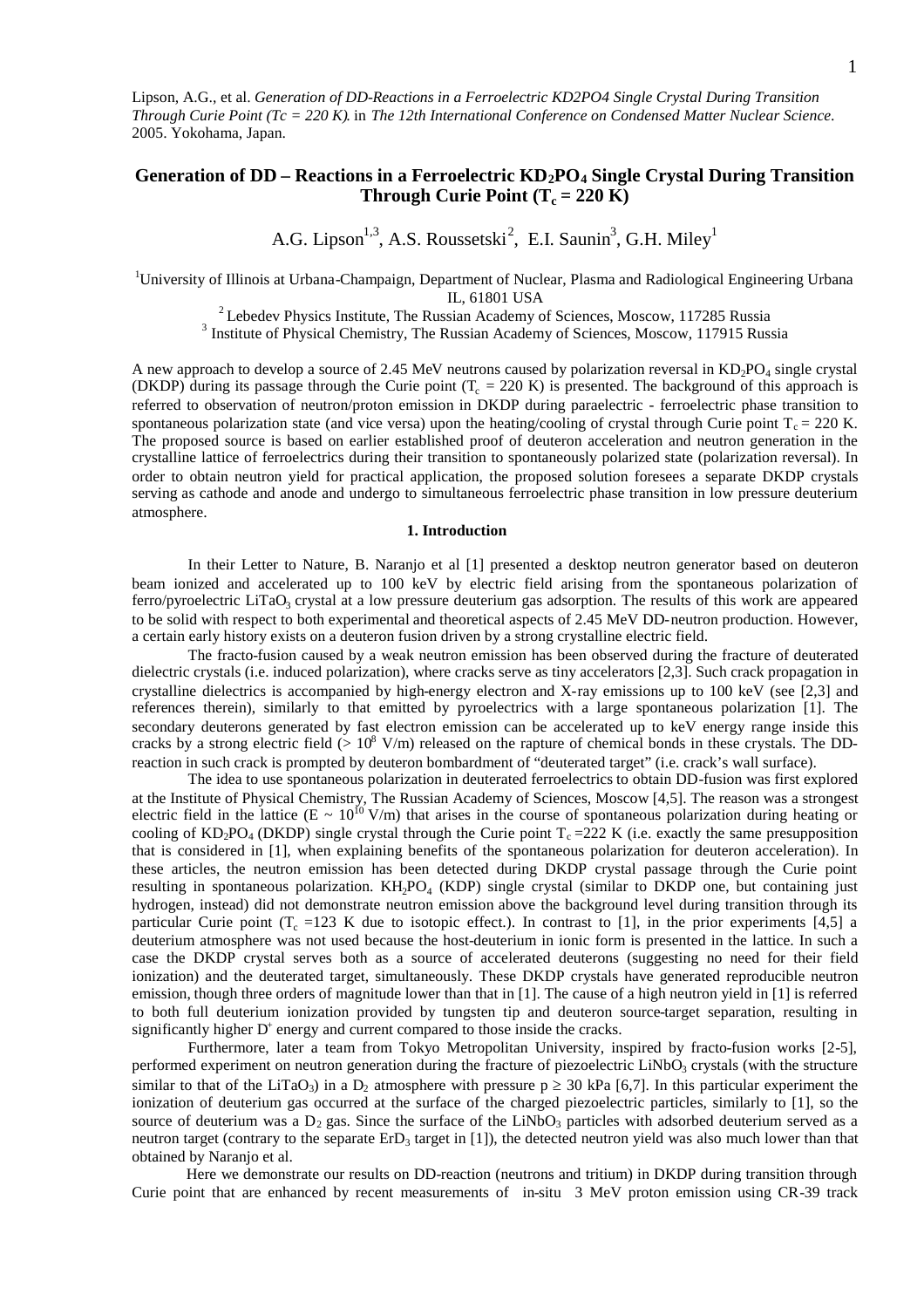detectors. We also discuss a new approach to develop a source of 2.45 MeV neutrons caused by polarization reversal in KD<sub>2</sub>PO<sub>4</sub> single crystal (DKDP) during its passage through the Curie point ( $T_c = 220$  K).

### **2. Experimental**

- **Transitions of KD**<sub>2</sub>PO<sub>4</sub> (98 % D purity) single crystals through Curie point  $T_c = 220$  K by heating-cooling cycle using LN2 cryostate. Control of transition with Thermally stimulated depolarization (TSD).
- Neutron measurements with  $BF_3 7$  counter proportional neutron detector.
- **Tritium measurements with liquid scintillator technique with dissolving of DKDP crystals in H<sub>2</sub>O.**
- Recently done: 3.0 MeV proton measurement with CR-39 (open and filtered with Al foils) attached to DKDP plates cycled through Curie point.

### **3. Experimental results**

The amplitude-differential spectra of neutron emission are presented in Fig. 1. As seen, the sum of spectra for DKDP exposed at the neutron detector during ferroelectric phase transition near 220 K are in good agreement with Cf-252 amplitude spectrum.



FIG. 1. Distribution of the pulses arriving at the neutron detector among channels of the pulse height analyzer. a—From the  $CF^{33}$  neutron source;<br>b—during temperature cycling of DKDP crystals near  $T_c$ .<br>**Figure 1** 

This picture unambiguously confirms presence of neutron emission during transition through Curie point.

The neutron counts are consistent with spontaneous polarization occurring in DKDP crystals during ferroelectric phase transition as it is shown in Fig. 2.



FIG. 4. a Spectrum of thermal depolarization during the heating of DKDP sample near  $T_c$ ; b—corresponding histograms of neutron bursts. Here  $L$ ,  $\sigma$ , is the confidence level of the observed neutron bursts, and  $N_0$  Fig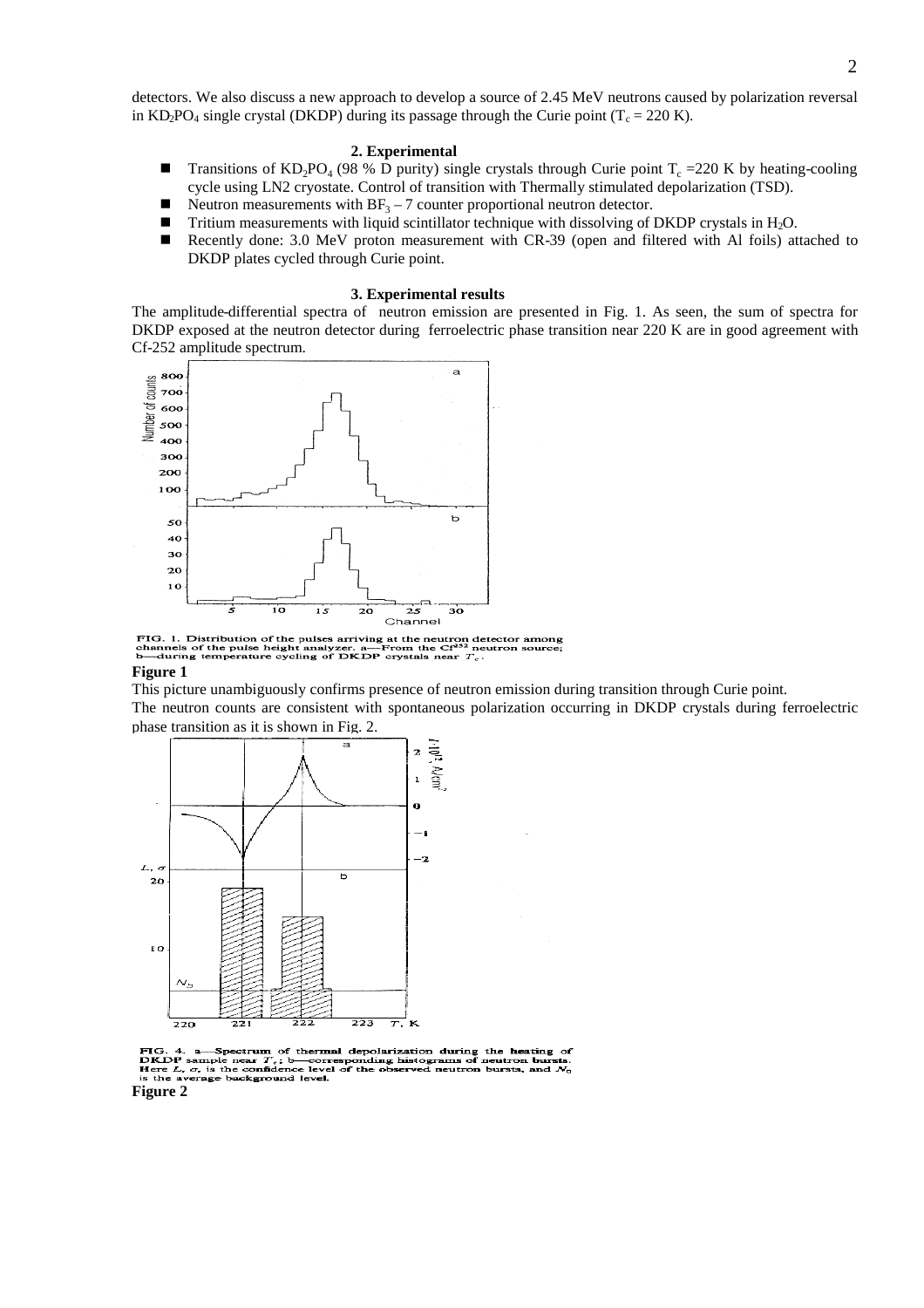Parameters of neutron emission, including flux intensity in DKDP crystals near  $T_c$ , in comparison with KDP (KH2PO4) and those obtained outside the Tc temperature interval are shown in Table 1.

# **Table 1**

| Crystal                                        | Temperature<br>interval: $\Delta T$ , K | Foreground-<br>Background, cps | emission<br>Neutron<br>$\Phi$ n, n/s |  |
|------------------------------------------------|-----------------------------------------|--------------------------------|--------------------------------------|--|
| KH <sub>2</sub> PO <sub>4</sub><br>$(m=0.8 g)$ | 121-125                                 | $0.000 \pm 0.005$              |                                      |  |
| KH <sub>2</sub> PO <sub>4</sub><br>$(m=0.8 g)$ | 219-223                                 | $0.001 + 0.005$                |                                      |  |
| KD2PO4<br>$(m=0.8 g)$                          | 210-215                                 | $0.001 \pm 0.005$              |                                      |  |
| KD2PO4<br>$(m=0.5 g)$                          | 219-223                                 | $0.012 \pm 0.004$              | $0.40 \pm 0.13$                      |  |
| KD2PO4<br>$(m=0.8 g)$                          | 219-223                                 | $0.020 \pm 0.004$              | $0.61 \pm 0.16$                      |  |
| KD2PO4<br>$(m=0.8 g)$                          | $221.0 \pm 0.5$ ;<br>$222.0 \pm 0.5$    | $0.025 \pm 0.004$              | $0.75 \pm 0.15$                      |  |

Parameters of Neutron emission in KH2PO4 and KD2PO4 single crystals in various temperature intervals

As seen from the Table 1 the neutron emission is occurred only in DKDP crystals (not in KDP) and strictly in the temperature range corresponding to spontaneous polarization (219-223 K).

Generation of DD-reaction in DKDP crystals during transition through Curie point is confirmed by measurement of 3.0 MeV protons emission (d(d, p)t reaction) during similar transitions (Figure 3):



**Figure 3**: 3 MeV Proton Emission: 40 transitions through Curie point in a row with attached open and filtered CR-39 detectors: The detected track diameters are consistent with 3 MeV proton energy losses in Al foils [8].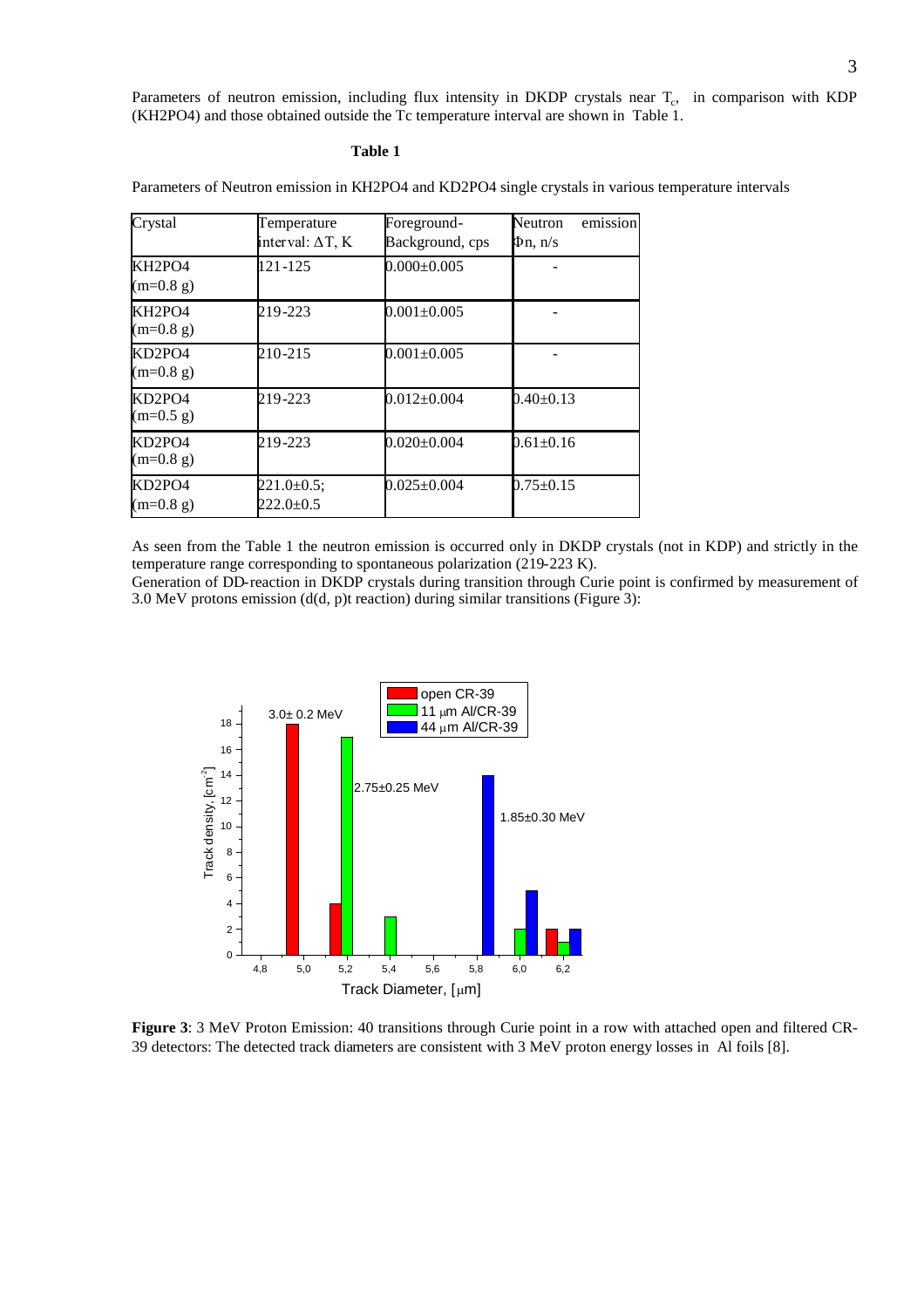Tritium concentration in DKDP has been measured by liquid scintillation technique. The sample were 100 times cycled through Curie point in a glass capsule. After the cycling the crystals, glass and gas atmosphere of the ampule were analyzed. The results (in units of  $10^9$  T-atoms per gram of DKDP) are presented in Table 2

**Table 2**

Tritium concentration measurements by liquid scintillator technique (in units of 109 T-atoms per gram of DKDP)

| # sample             | DKDP crystal Cell glass |               | Cell<br>atmospher | Total          |
|----------------------|-------------------------|---------------|-------------------|----------------|
| control              | $5.0 \pm 0.2$           |               |                   | $5.0 \pm 0.2$  |
| $*100$<br>through Tc | cycles $5.9 \pm 1.1$    | $8.3 \pm 1.3$ | $9.2 \pm 1.5$     | $23.4 \pm 1.8$ |

\*The DKDP sample m = 0.5 g was subjected to 100 heating –cooling cycles in isolated glass cell at atmospheric pressure. Accordingly to this measurement the yield of tritium was found to be  $Y_t = (1.82 \pm 0.25) \times 10^8$  [t/transition]. Neutron and proton emission Yields per transition through Curie point:

- Neutron yield from d(d, n)He3 reaction was found to be  $Y_n = 20 \pm 4$  [n/transition-g] in the range of 219-223 K.
- **Branching ratio between neutrons and tritium should be:**  $Y_n/Y_t \sim 10^{-7}$ .
- Recently measured (with CR-39) 3.0 MeV proton yield from  $d(d,p)$ t reaction, taking into account efficiency of CR-39 detection of 3.0 MeV protons ( $\varepsilon_p = 0.076$ ) at  $\langle N_p \rangle = 0.5 \pm 0.1$  count/transition was found to be

$$
Y_p = 12 \pm 3
$$
 [p/transition-g],

Thus, there is no significant difference between DD-reaction channels when 3.0 MeV proton and neutron yields are compared. That is why, the 7 order enhancement of tritium channel compared to neutron and proton yield observed during DKDP cycling through Curie point cannot be explained by conventional DD-reaction.

# **4. Novel neutron source based on ferroelectric transition in DKDP**

Taking into account both results of works [1] and [4,5] we are presenting novel type of neutron source based on transition of DKDP single crystal through Curie point at  $T_c = 220$  K (polarization reversal) and employed on principles of a high voltage glow discharge in a low pressure deuterium atmosphere (**Fig. 4**). In order to increase deuteron kinetic energy the "paired DKDP crystal system" suggesting both ferroelectric electrode pair [9] operating as cathode and anode is proposed.

The polarization reversal in both single crystal DKDP cathode (having a conic shape) and rounded shape anode separated by a spacing of  $\sim 1$  cm is caused by heating/cooling through the T<sub>c</sub> = 220 K. To this goal, both cathode and anode inserted inside metallic Cu frames that are attached with the dielectric epoxy composition to the cryostat wall. The liquid nitrogen (LN) cryostat is supplied with a heater allowing change in DKDP temperature near 220 K. In order to keep a constant positive electric charge at the cathode surface, the back face of the DKDP cathode is grounded via an ohmic contact (silver film) sputtered on top of the crystal attached to the epoxy layer. To keep negative electric charge at the surface of the anodic DKDP piece, a small positive potential is applied to its back face. The sealed cryostat chamber is filled with  $D<sub>2</sub>$  gas at pressure about 10 mtorr. During simultaneous transition through Curie point both cathode and anode are triggered to a spontaneous polarization state. In such a case, the strength of electric field in the gap between their surface would reach a value  $E \sim 10^8$  V/cm due to a large value of spontaneous polarization in DKDP ( $P_s \sim 5.0x10^{-6}$  C/cm<sup>2</sup>). This electric field will stimulate an intensive field emission of energetic electrons (up to hundreds keV range) from the cathode surface and X-ray generation during anode electron bombardment. The electron emission will produce mostly secondary  $D^+$  ions from the anode because the binding energy of deuterons in DKDP lattice is very small (hydrogen bonds). The deuterons escaping from the anode will be accelerated in the electrostatic field in the interelectrode gap toward the surface of DKDP cathode and bombard it with energy about 100 keV in the laboratory system. At realistic time of the passage through  $T_c$  chosen as ~ 10 s (e.g.,  $\Delta T = 222{\text -}220$  K and dT/dt ~ 0.2K/s, comparable with Ref. [5]), the expected electron current density would be  $J_e \sim 1.0 \mu A/cm^2$ . Assuming a secondary ion emission coefficient  $\sim 1$  and taking into account possibility of direct deuteron field emission from the DKDP anode tip, we suppose that the  $D^+$  current density would be the same order of magnitude as an electron emission one. Thus, at  $E_d \sim 100$  keV and  $J_d \sim 1$   $\mu A/cm^2$ , the expected neutron yield can be estimated as  $10^5$ - $10^6$  n/s in  $4\pi$  ster. Notice that the deuterons escaping from the anode surface would be fully substituted by deuterium ion adsorption at the DKDP surface and its ferroelectric properties could be recovered, resulting in multiple usage of the source (passage through  $T_c$ ) to generate neutrons.

The proposed neutron source can be further modified resulting in production of enhanced stationary neutron yield by application of pulsed voltage (several kV) between cathode and anode at constant temperature T <